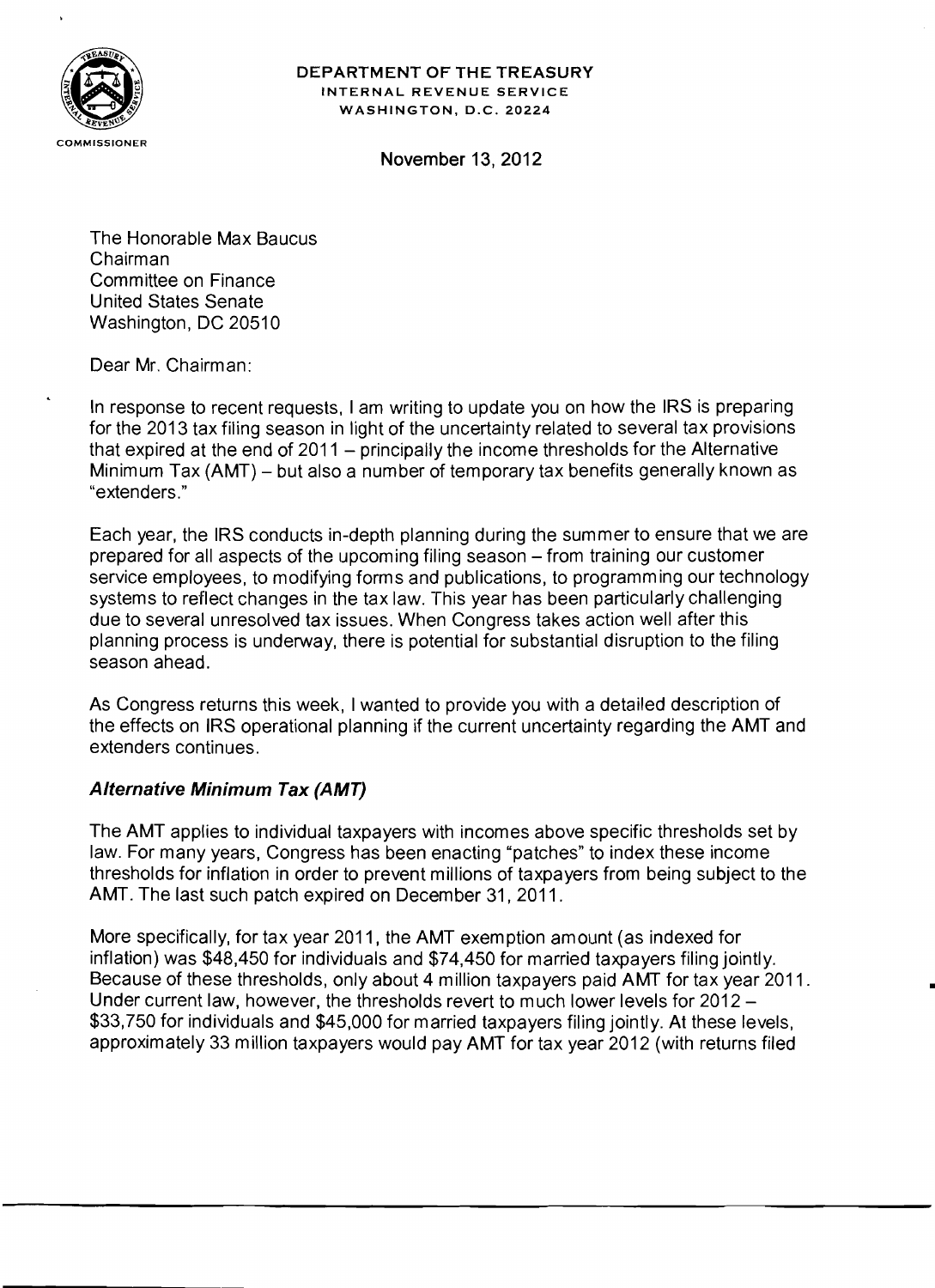in the spring of 2013). This is about 28 million more taxpayers who would pay the AMT than if the exemption amounts were increased as in the past.

In addition, the AMT patch has historically been accompanied by a special tax credit ordering rule that applies to all taxpayers claiming certain tax credits - whether they owe AMT or not. The ordering rules change the order in which a number of popular tax credits are applied against tax liability, and how they may be used to offset both regular and alternative minimum tax.

Taken together, the changes to the AMT exemption amount and the special tax credit ordering rules could affect more than 60 million taxpayers – nearly half of all individual income tax filers. In addition, the changes to the tax credit ordering rules that result from a lapse in the AMT patch are highly complex and cut deeply into the core tax processing logic of IRS's critical filing season technology systems.

In prior years – most recently 2007 and 2010 – Congress allowed the AMT patch to lapse for more than 11 months, but then retroactively reinstated it. In both 2007 and 2010, the IRS consulted with Congress and was provided with bipartisan, bicameral assurances that Congress was working expeditiously to enact a patch. The IRS, in turn, made a risk-based decision to leave its systems programmed assum ing that Congress would continue its historical practice and again enact extensions of both the increased AMT exemption amount and the special tax credit ordering rules.

Consistent with past practice, I have instructed IRS staff again this year to leave our core systems "as-is" with respect to the AMT, and hold off on the substantial design and engineering work that would be required in order to revert the core tax systems back to 1998 law (which will otherwise apply for 2012 in the absence of any action by Congress). Therefore, if Congress enacts an AMT patch, including both increased exem ption amounts and the special tax credit ordering rules, before the end of the 2012 calendar year, the IRS would likely be able to open the 2013 tax filing season with minimal delays for most taxpayers.

However, if there is no AMT patch enacted by the end of the year, the IRS would be forced to operate the 2013 tax filing season based on the expiration of the AMT patch. There would be serious repercussions for taxpayers.

Without an AMT patch, about 28 million taxpayers would be faced with a very large, unexpected tax liability for the current tax year (2012). In addition, in order to allow time for the IRS to make the programming changes necessary to conform our processing systems to reflect expiration of the AMT patch and the credit ordering rules, the IRS would, at minimum, need to instruct more than 60 million taxpayers that they may not file their tax returns or receive a refund until the IRS completes the necessary systems changes. Because of the magnitude and complexity of the changes, it is entirely possible that these taxpayers would not be able to file until late March 2013, if not even later. Tens of millions of these taxpayers would unexpectedly have to pay additional